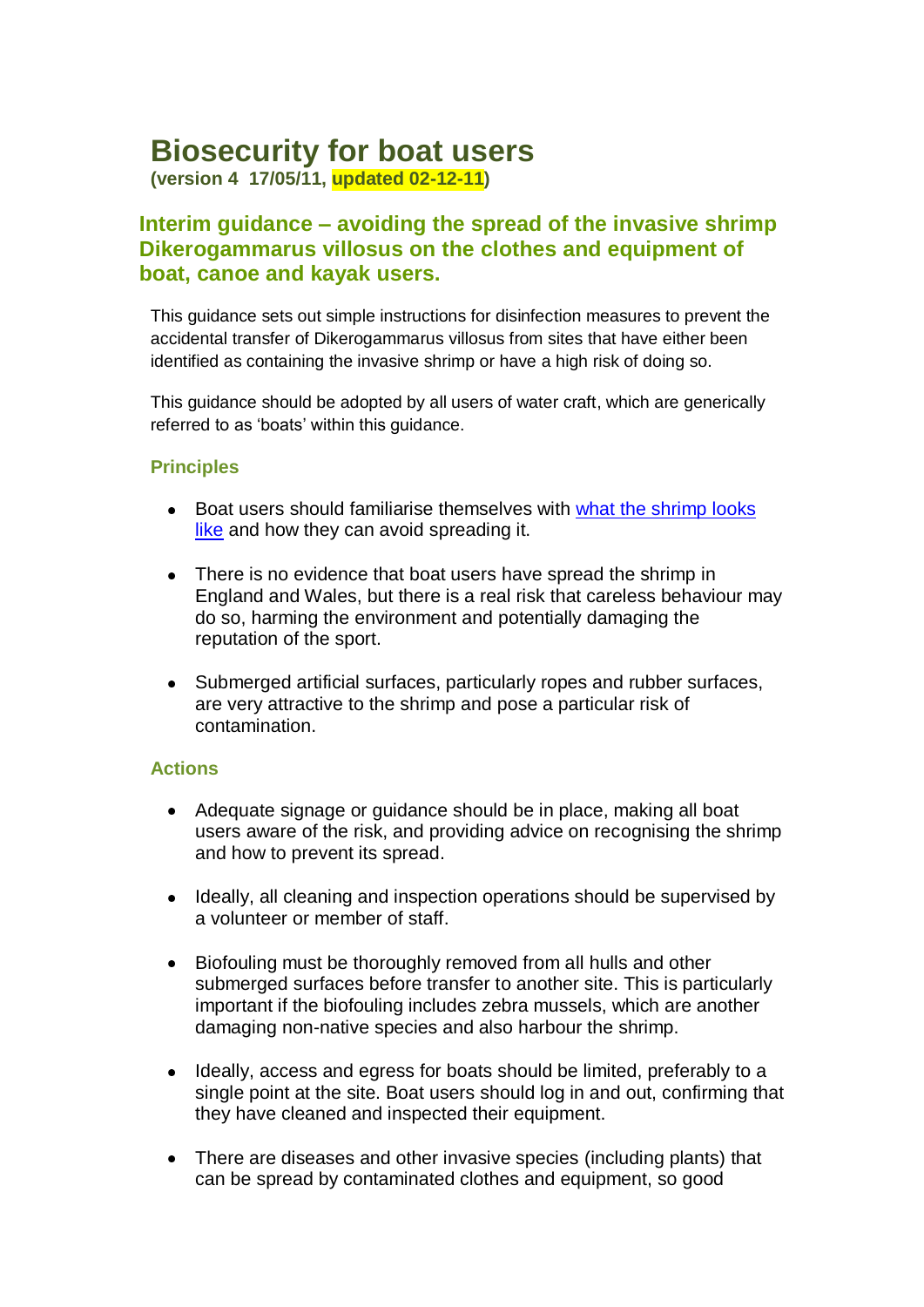biosecurity when visiting a site (even if it already has the Dikerogammarus shrimp) is important, too.

- $\bullet$ If you are visiting a site where an invasive non-native species is known to be present, you must ensure you don't spread it. Failure to do so risks prosecution under the Wildlife & Countryside Act, 1981.
- The risk can be reduced by reducing the contact time in which  $\bullet$ equipment is exposed to the water. This is particularly important for items such as trailers, which have cavities that may retain water and be hard to inspect. If possible, trailers and launching trolleys should be provided at the site and used in preference to personal equipment.
- Areas around hard substrates, such as concrete are particularly likely to support abundant shrimp populations.
- Any water that collects in bilges or inside kayaks and canoes must be completely emptied before leaving the site.
- Water-cooled engines must be washed through with tap water to ensure the system does not harbour shrimp.

## **Disinfecting equipment: interim advice**

- If facilities allow, equipment can be hosed down or pressure-washed to  $\bullet$ remove shrimps. The washings should be contained and not allowed to enter any watercourse or drainage system currently free from Dikerogammarus villosus.
- The current best method for preventing spread is to thoroughly dry clothing and equipment. Wetsuits and boots should be hung-up to dry. Equipment should be dry for 48 hours before it is used elsewhere. The shrimp can survive up to 15 days in damp conditions and up to 2 days in dry conditions, so the drying process must be thorough.
- Particular attention must be paid to areas that retain water, remain  $\bullet$ damp or are hard to inspect. Trampolines also require careful cleaning and inspection. All biofouling must be completely removed and disposed of without contaminating watercourses.
- We are working to fully ascertain how effective disinfectants are and how they can be best used for biosecurity purposes. While we are currently uncertain about the effectiveness of dipping equipment in disinfectants to kill the shrimp, it is, in any case, good practice for biosecurity. All disinfectants must be used and disposed of following the manufacturer's instructions particularly those regarding Health and Safety.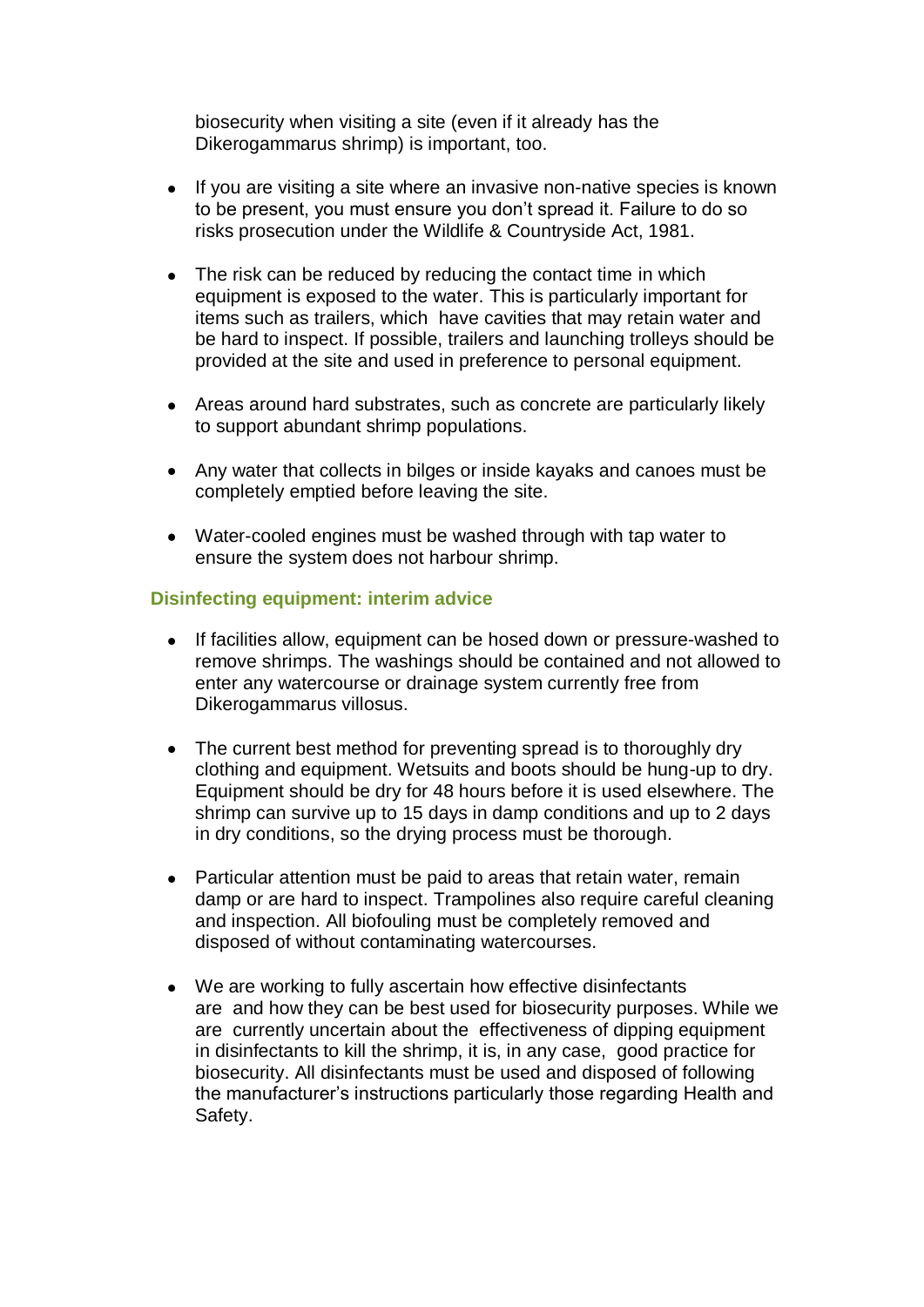#### **Updated (02-12-11): interim guidance for outboard motors**

The following advice specifically relates to outboard engines as shrimps may work their way into crevices if engines are left in the water for extended periods of time. More information about the shrimp is available at: [www.nonnativespecies.org/alerts/killershrimp](http://www.nonnativespecies.org/alerts/killershrimp)

- The risk of shrimps entering crevices on an outboard engine can be minimised by reducing the amount of time the engine is in the water. When not in use and stationary for a period of time, the engine should be raised so it is completely out of the water (see photograph).
- Before the boat and engine are removed from the water it is recommended that the engine is run for 5 minutes at above three quarters throttle, as this assists in clearing any shrimp from within the exhaust system.



- When washing down the engine particular attention should be paid to the water intake, propeller and any crevices. If facilities are present to flush the engine, this should further reduce the risk. (NB please be aware that we do not know how effective flushing is in removing any shrimps in the engine although we are planning to test this).
- The RYA already recommends protecting the exposed blades of an outboard motor to reduce the risk of causing danger. The use of a propeller bag would not only protect the blades, but also capture any shrimps which may fall from the outboard whilst the boat is out of the water and being transported.
- When out of the water:
	- o the boat and engine should be stored in a location where they will not drain into a water body (e.g. a drain, gulley, river, etc.) and the engine should be returned to its vertical (down) position to drain,
	- $\circ$  if the propeller bag is left on the engine, it should be checked regularly for shrimp,
	- $\circ$  if the propeller bag is not left on the engine, the bag should be turned inside out and checked for shrimp and dried for 48 hours. A bucket should then be placed under the engine to catch any shrimps.

#### **If shrimp are found (alive or dead):**

- $\circ$  please advise us immediately by email to alert nonnative@ceh.ac.uk to help us in our efforts to contain the killer shrimp.
- $\circ$  let us know how many shrimp you found and where, this will help us keep track of shrimp movements.
- o including a high quality photograph will help us confirm identification.
- $\circ$  if possible, flush the engine with water to remove any additional shrimp you can.
- o wrap the shrimp in plastic and put them in a refuse bin. Do not pour them down a drain or put them into a water body.

Work is ongoing to assess further biosecurity measures and additional guidance may follow.